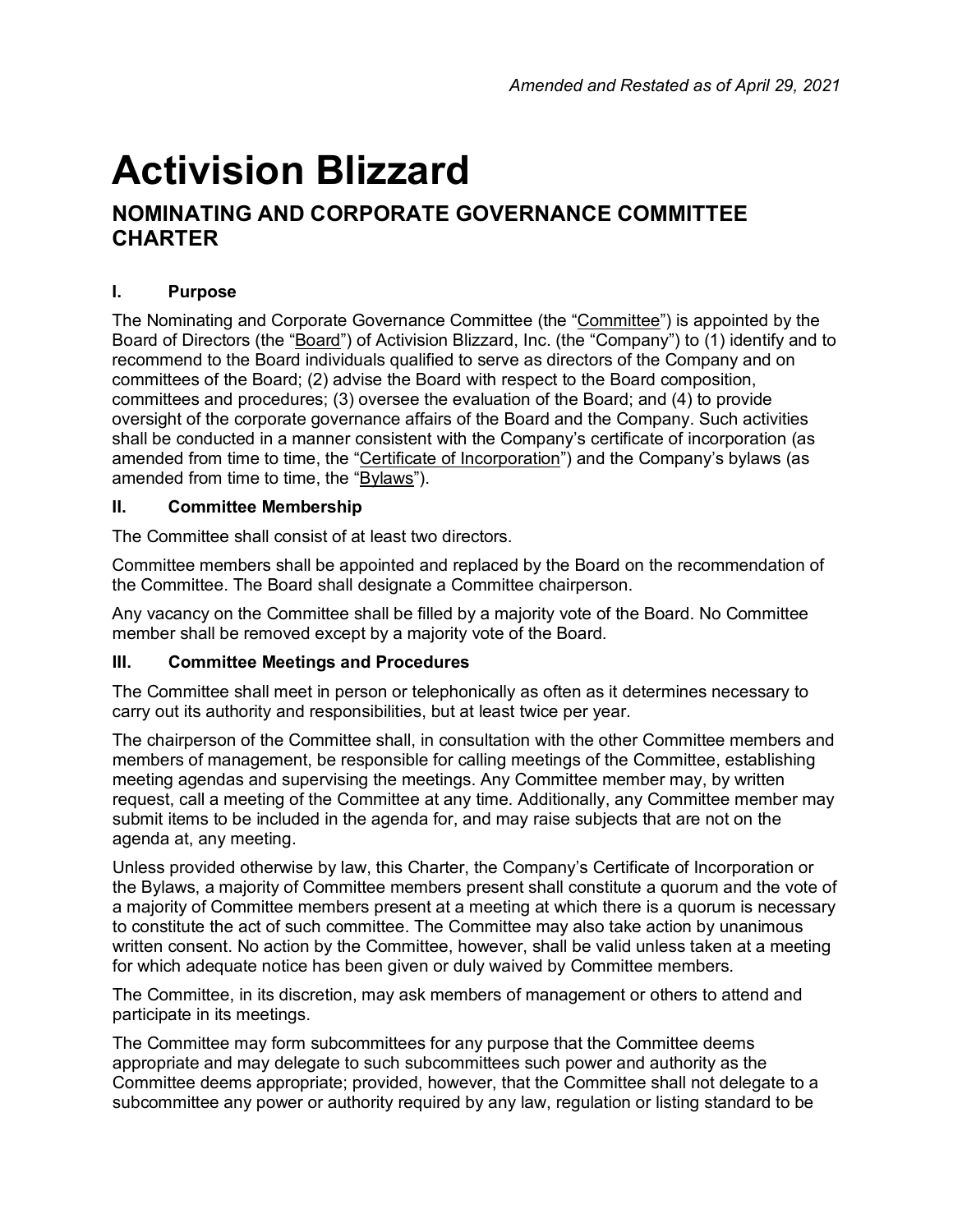exercised by the Committee as a whole. The Committee shall maintain minutes of its meetings and records relating to those meetings and shall report regularly to the Board on its activities, as appropriate.

#### **IV. Committee Authority and Responsibilities**

#### *A. Board Candidates and Nominees*

The Committee shall have the following authority and responsibilities with respect to Board candidates and nominees:

- 1. To assist in identifying and recruiting director nominees for election by the stockholders or appointment by the Board, as the case may be, including persons suggested by stockholders or others.
- 2. To review the background and qualifications of individuals being considered as director candidates. Among the qualifications considered in the selection of candidates, the Committee shall look at the following attributes and criteria of candidates: experience, knowledge, skills, expertise, diversity, personal and professional integrity, character, business judgment, time availability in light of other commitments, dedication, independence and such other relevant factors that the Committee considers appropriate in the context of the needs of the Board.
- 3. To review the suitability for continued service as a director of each Board member (A) at the time of annual nomination for re-election and (B) in the event that (i) an employee director's employment with the Company is terminated for any reason, (ii) a non-employee director changes his or her primary job responsibility in effect at the time such director was most recently elected to the Board, (iii) a director offers his or her resignation after failing to receive more votes cast "for" than "against" his or her reelection or (iv) other change in status that makes termination of service desirable or in the best interest of the Company.
- 4. To evaluate and approve, in accordance with Company policy, requests from directors who seek board memberships at other publicly held companies, provided that no director shall serve on more than four other boards of publicly held companies, and provided further that directors who are members of management shall also seek such approval from the Board.

Further, in accordance with the NASDAQ Marketplace Rules, if, at any time, one or more members of the Committee are not "independent" in accordance with the NASDAQ Marketplace Rules, then director nominees shall be selected by a vote of the Board in which only "independent" directors participate and such nominees must receive majority support in such vote, rather than be selected by the Committee.

#### *B. Board Composition and Procedures*

The Committee shall have the following authority and responsibilities with respect to the composition and procedures of the Board as a whole:

- 1. To review, and recommend to the Board, determinations with respect to the independence of continuing and prospective directors.
- 2. To evaluate periodically the size of the Board and recommend to the Board any appropriate increase or decrease.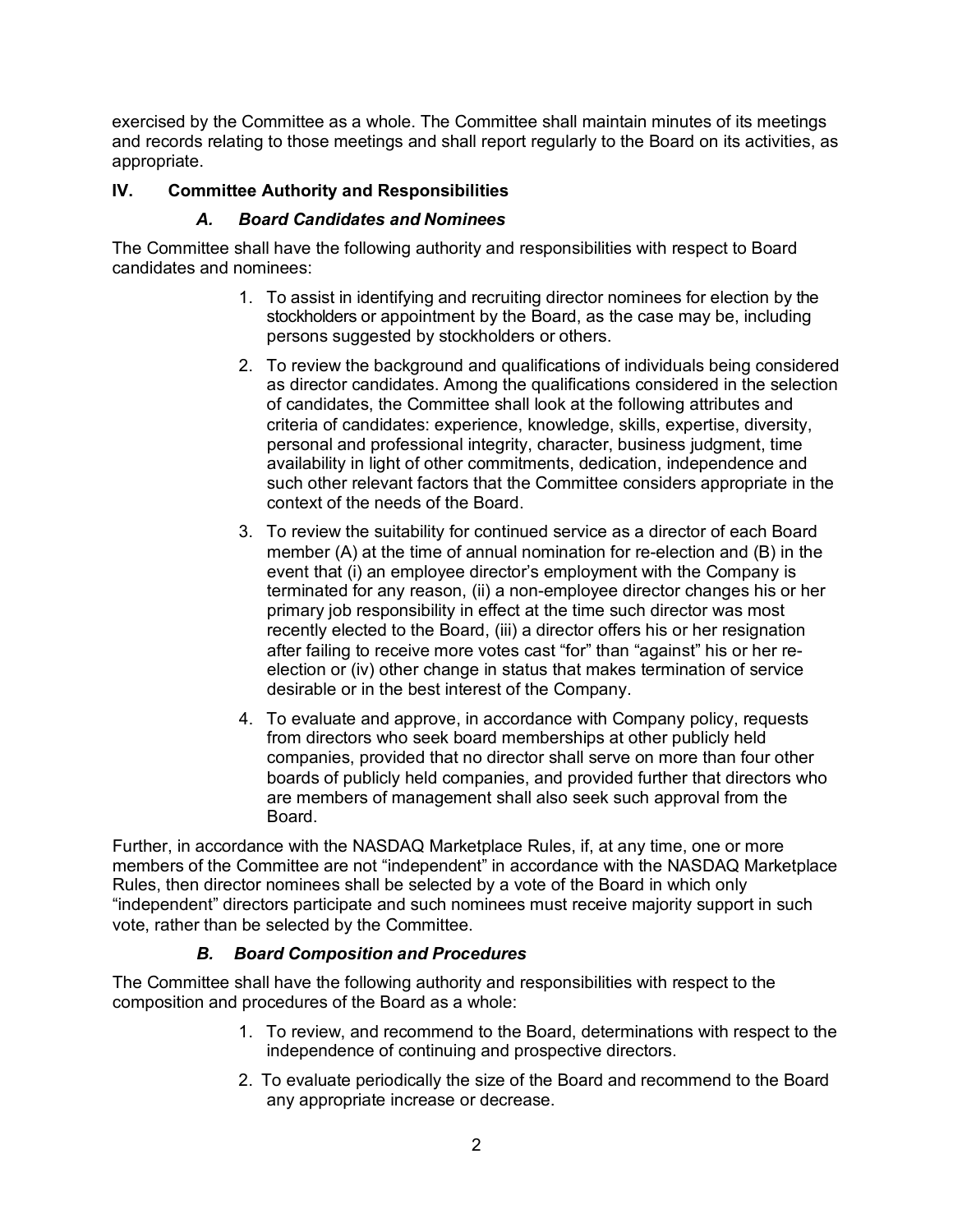- 3. To review annually with the Board the composition of the Board as a whole and to recommend, if necessary, measures to be taken so that the Board reflects the appropriate balance of knowledge, skills and expertise, contains at least the minimum number of independent directors required by the NASDAQ Marketplace Rules and otherwise complies with any applicable requirements that the Board deems necessary or appropriate.
- 4. To review any director resignation and recommend to the Board whether the resignation should be accepted.
- 5. To make recommendations concerning any other aspect of these procedures.

#### *C. Board Committees*

The Committee shall have the following authority and responsibilities with respect to the committee structure of the Board:

- 1. To make recommendations to the Board regarding the size and composition of each standing committee of the Board, including the identification of individuals qualified to serve as members of a committee, including the Committee, and to recommend individual directors to fill any vacancy that might occur on a committee, including the Committee.
- 2. To review periodically committee assignments and report any recommendations to the Board.
- 3. To recommend that the Board establish committees as desirable or necessary in order to address ethical, legal or other matters. The Committee's power to make such a recommendation under this Charter shall be without prejudice to the right of any other committee of the Board, or any individual director, to make such a recommendation at any time.

#### *D. Corporate Governance*

The Committee shall have the following authority and responsibilities with respect to corporate governance:

- 1. To review and recommend to the Board changes to the Certificate of Incorporation and Bylaws as they relate to corporate governance matters.
- 2. In consultation with the Board and each of the other Board committees, as needed, to oversee the Company's environmental, social, and governance ("ESG") strategy, practices, and policies, including the Company's reporting on ESG matters, and to make recommendations to the Board on such activities as appropriate.
- 3. To establish, oversee and assess the adequacy of the Company's Corporate Governance Principles and Policies, and make recommendations to the Board on the same, as appropriate.
- 4. To periodically review the Board's leadership structure to assess whether it is appropriate given the specific characteristics and circumstances of the Company.
- 5. To consider any other corporate governance issues that arise and to develop appropriate recommendations for the Board.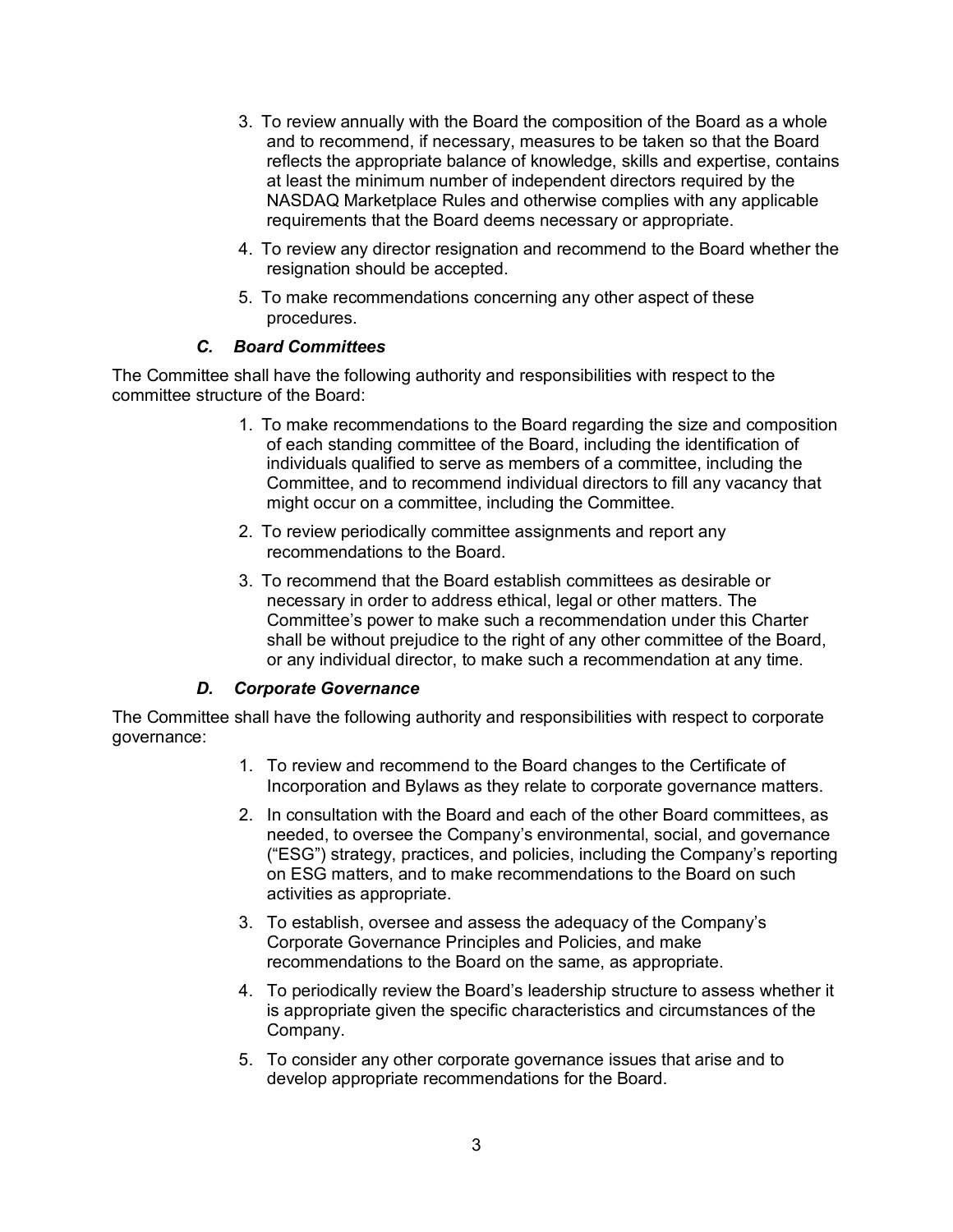## *E. Evaluation of the Board*

The Committee shall have the following authority and responsibilities with respect to evaluation of the Board:

- 1. To oversee the evaluation of the Board as a whole.
- 2. To receive comments from all directors and evaluate and report annually to the Board on the performance and effectiveness of the Board, to be discussed with the full Board following the end of each fiscal year.
- 3. To prepare, for the Board's review and approval, Board and director assessment methods and criteria, taking the view of the Chief Executive Officer, the Chairman, the Co-Chairman, if any, and the lead independent director, if any, into consideration.

### *F. Shareholder Nominations and Proposals*

The Committee shall review all shareholder nominations of persons for election to the Board and any shareholder proposals for inclusion in the Company's proxy statement for its annual meeting (which, for matters relating to the compensation of the Company's directors or employees, shall be reviewed in conjunction with the Compensation Committee of the Board), and make recommendations to the Board regarding the Company's response to such nominations or proposals.

#### *G. Shareholder Approvals*

The Committee shall determine the appropriate engagement with shareholder groups and proxy advisory firms on the Company's submissions to shareholders. In the case of matters relating to executive compensation, this shall be done in conjunction with the Compensation Committee of the Board.

## *H. Perform Additional Duties*

The Committee shall perform such additional activities, and consider such other matters, within the scope of its responsibilities as the Committee or the Board deems necessary or appropriate.

## **V. Committee Evaluations; Charter Review**

The Committee shall annually conduct, and review with the Board, an evaluation of its performance. The Committee may conduct this performance evaluation in such manner as the Committee, in its business judgment, deems appropriate.

The Committee shall annually review and assess the adequacy of this Charter.

## **VI. Investigations and Studies; Outside Advisors**

The Committee shall have the resources and authority to appropriately discharge its duties and responsibilities without seeking the approval of the Board or management. In particular, the Committee may:

- A. conduct or authorize investigations into or studies of matters within the Committee's scope of responsibilities,
- B. retain, at the Company's expense, independent counsel or other consultants or advisors as it deems appropriate, and
- C. incur ordinary administrative expenses as the Committee deems necessary or appropriate in carrying out its duties.

Without limiting the generality of the foregoing, the Committee shall have the sole authority to